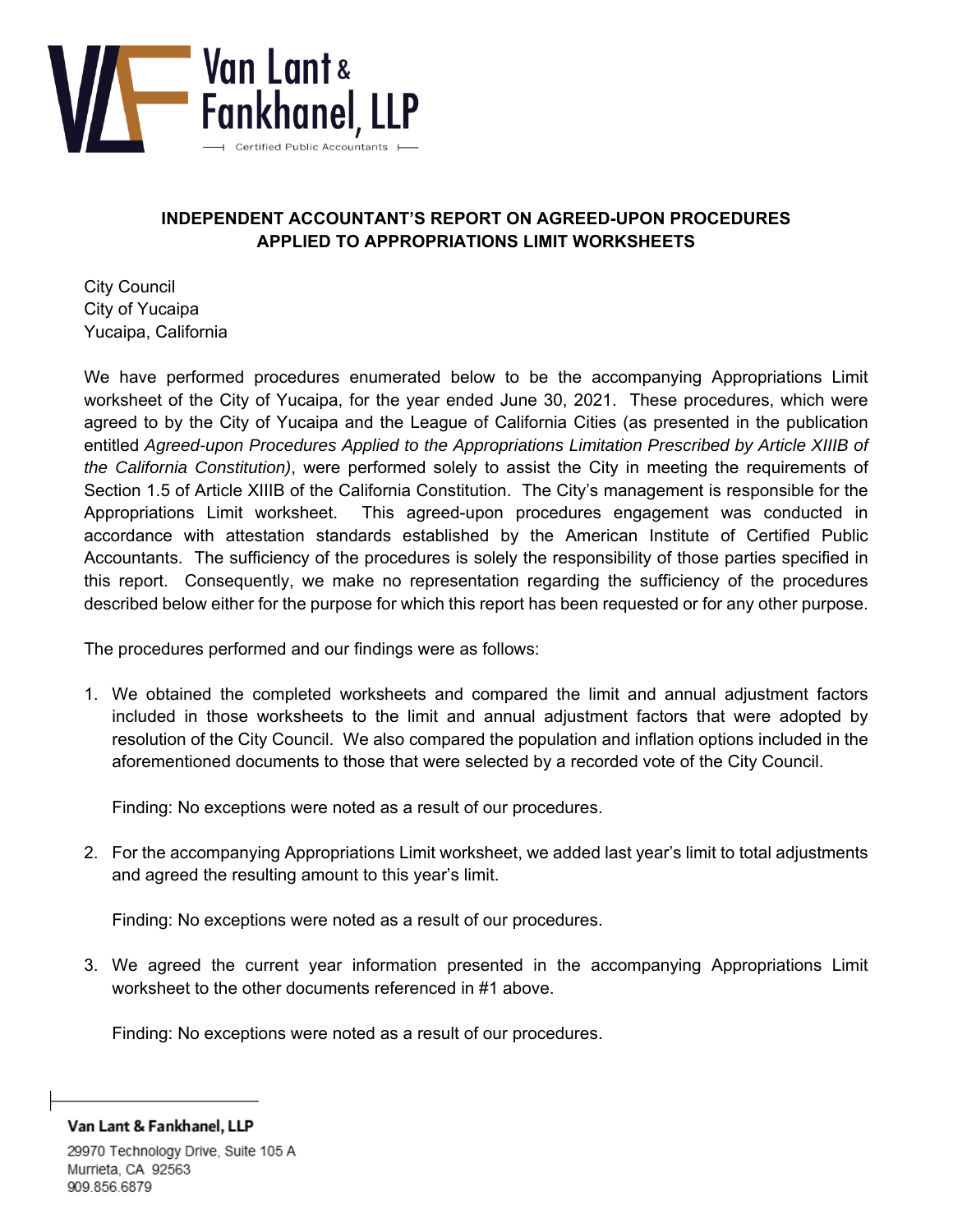4. We agreed the prior year appropriations limit presented in the accompanying Appropriations Limit worksheet to the prior year appropriations limit adopted by the City Council during the prior year.

Finding: No exceptions were noted as a result of our procedures.

We were not engaged to, and did not, perform an examination, the objective of which would be the expression of an opinion on the accompanying Appropriations Limit worksheet. Accordingly, we do not express such an opinion. Had we performed additional procedures, other matters might have come to our attention that would have been reported to you. No procedures have been performed with respect to the determination of the appropriations limit for the base year, as defined by the League publication entitled *Article XIIIB of the California Constitution.* 

This report is intended solely for the use of the City Council and management of the City of Yucaipa and is not intended to be and should not be used by anyone other than these specified parties. However, this report is a matter of public record and its distribution is not limited.

Van Lout + Fankhonel, 11P

April 20, 2022